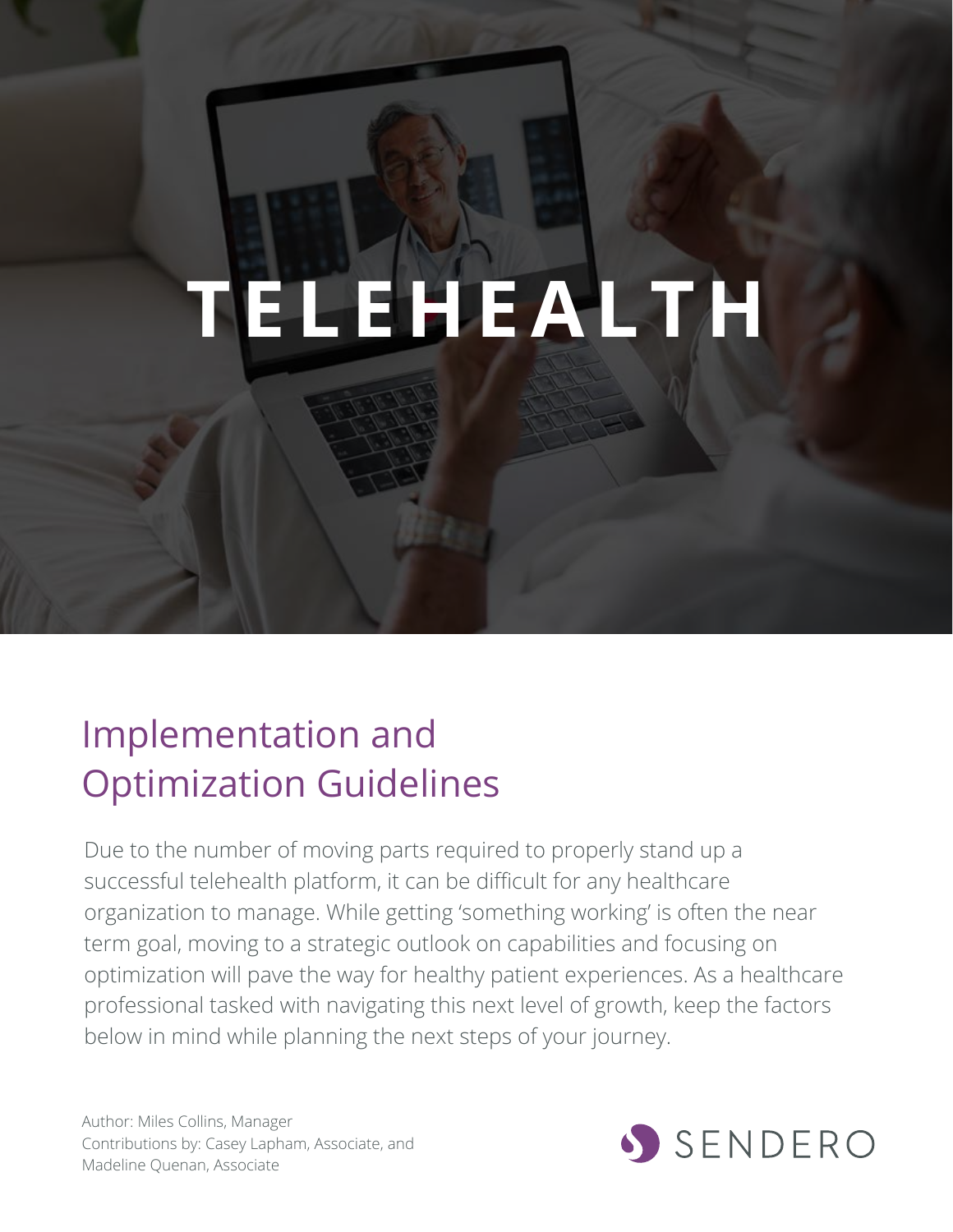# **PART 1: THE TECH**



### INTEGRATE YOUR TOOLS

The technology available in health care has progressed in several areas over the last five years, however it was not until the pandemic that we began to see an accelerated focus on video technology specifically. This shift in focus is driving conversations at every level of health care, from [new legislation on reimbursements](https://www.plantemoran.com/explore-our-thinking/insight/2020/04/how-is-the-covid19-pandemic-affecting-healthcare-reimbursements) to local hospitals developing creative processes to balance virtual visits. As the frequency of use increases, one very noticeable difference is the ease at which video systems scale or do not scale. In many cases this can be attributed to a product's ability to integrate with an EMR (electronic medical record) and the adjacent systems. When implemented properly, telehealth should deliver new efficiencies and simpler experiences by all. This can only be accomplished if the tools have the right level of integration to make the video portion of a visit seamless to both parties.



# PROMOTE BUY-IN

When reviewing current solutions or evaluating new ones, ensure buy-in from all the possible areas of the business and document the requirements in detail. Leverage solution architects to design a future state with end-to-end connectivity that encompasses the full revenue cycle as well as the patient's interaction with the EMR. Be aware of the various types of integrations with EMR's available today and evaluate which ones are critical to meeting your organization's objectives. Keep in mind where the video will be embedded, how patients will access it, and what kind of devices will be used. Evaluate the product's capabilities as well as the vendors themselves. Lean towards vendors that simplify the integration, are knowledgeable about the implementation and not just the product, and are willing to do much of the heavy lifting.



# LOOK TO THE VENDOR

Mature healthcare organizations will develop an ecosystem where the patient portal gives the patient the ability to create, join, and manage their appointments in one location. These organizations enable patients to quickly view lab results, past records and charts, enable analytics, and simplify the claims management process. Look to vendors to provide the integration that enables these to take place. Expect expertise of these software developers to integrate with an existing modern EMR, help with billing and revenue cycle optimization, insurance verification, and simplifying patient-doctor communications. If billing and revenue cycles are not handled by your current implementation of an EMR and telehealth solution, you need to rethink the future of your telehealth offering.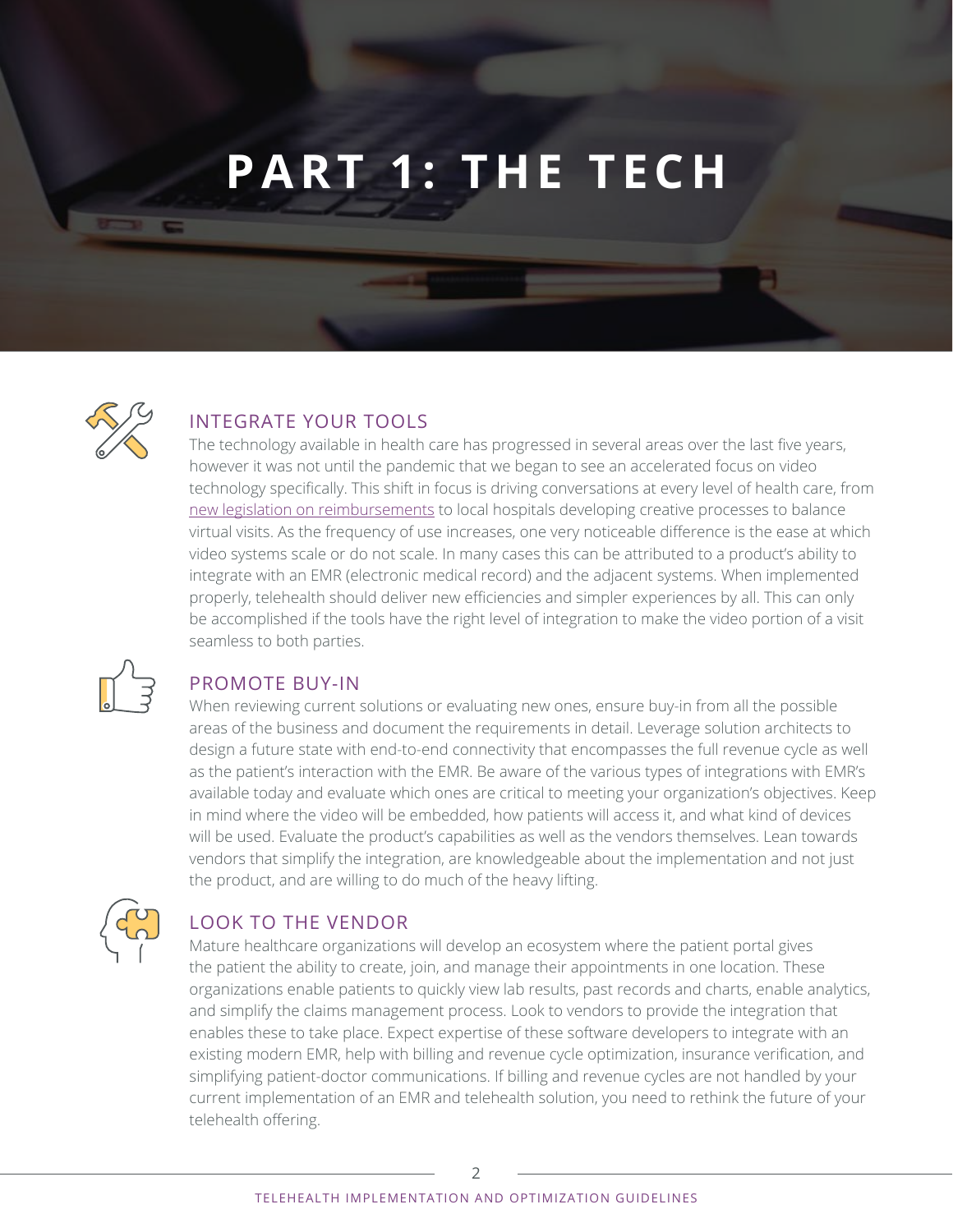

# PATIENT EXPECTATIONS

Patients today expect a certain level of access to their providers. This expectation can be met through well-developed patient portals and apps that enable offline communication, support online payments, and provide the patient with their own records to review. Integrate patient facing apps that enable them to be a "one stop shop" to perform a variety of tasks such as refill prescriptions or schedule a follow up visit. This integration should enable the automation of how appointments are managed and simplify how doctors interact with patients and their records virtually. With EMR's today touching every facet of the health care for in-person visits, ensure those same efficiencies are offered for users of the telehealth system.

# *PROVIDE SCALABILITY AND SIMPLE MANAGEMENT*



# KEEP IT SIMPLE

With a large variety of tools available today for video conferencing, keep the operations teams in mind. "What will it require to keep this up and running?" is an important question to ask teams when evaluating a vendor's product. The goal is to keep the management as simple as possible and to adopt something that does not require an immediate increase in staff to support it. As the telehealth services being offered expand and patient base grows this may change, however an increase in staff needs to be driven by demand rather than hope. This assessment should include both clinical and technical staff. Look at the infrastructure resources required to keep the tool online and the costs associated. The clinical teams who will use these tools and support the end users need a voice in these discussions and time to evaluate the impact each solution will have on their resources. Arm these teams with initial criteria and requirements to consider, such as team scalability for product growth.



# RECONSIDER CUSTOM

Healthcare organizations might be inclined to consider building a custom solution, or at least highly customizing one. The fact is, it's best to focus on off-the-shelf with less customization to increase success of the initial deployment and provide scalability for the future. With customization comes increased overhead on future upgrades which can place strain on the teams tasked with supporting these tools. These out of the box solutions give the business more flexibility by not catering to very specific use cases which can change over time with market trends.



#### IDENTIFY EXISTING STRATEGIES

While evaluating solutions, keep in mind any existing infrastructure strategies such as leveraging SaaS solutions or hosting on-prem. The primary consideration with the location of the product is consistency with existing tools that the video application needs to integrate with. Hosting in the cloud affords the opportunity to minimize cost by quickly scaling up and down based on user demand but can also add overhead for cloud egress charges if the primary strategy is on-prem. Ask vendors about their licensing and hosting options and give this thought with the integration and management in mind.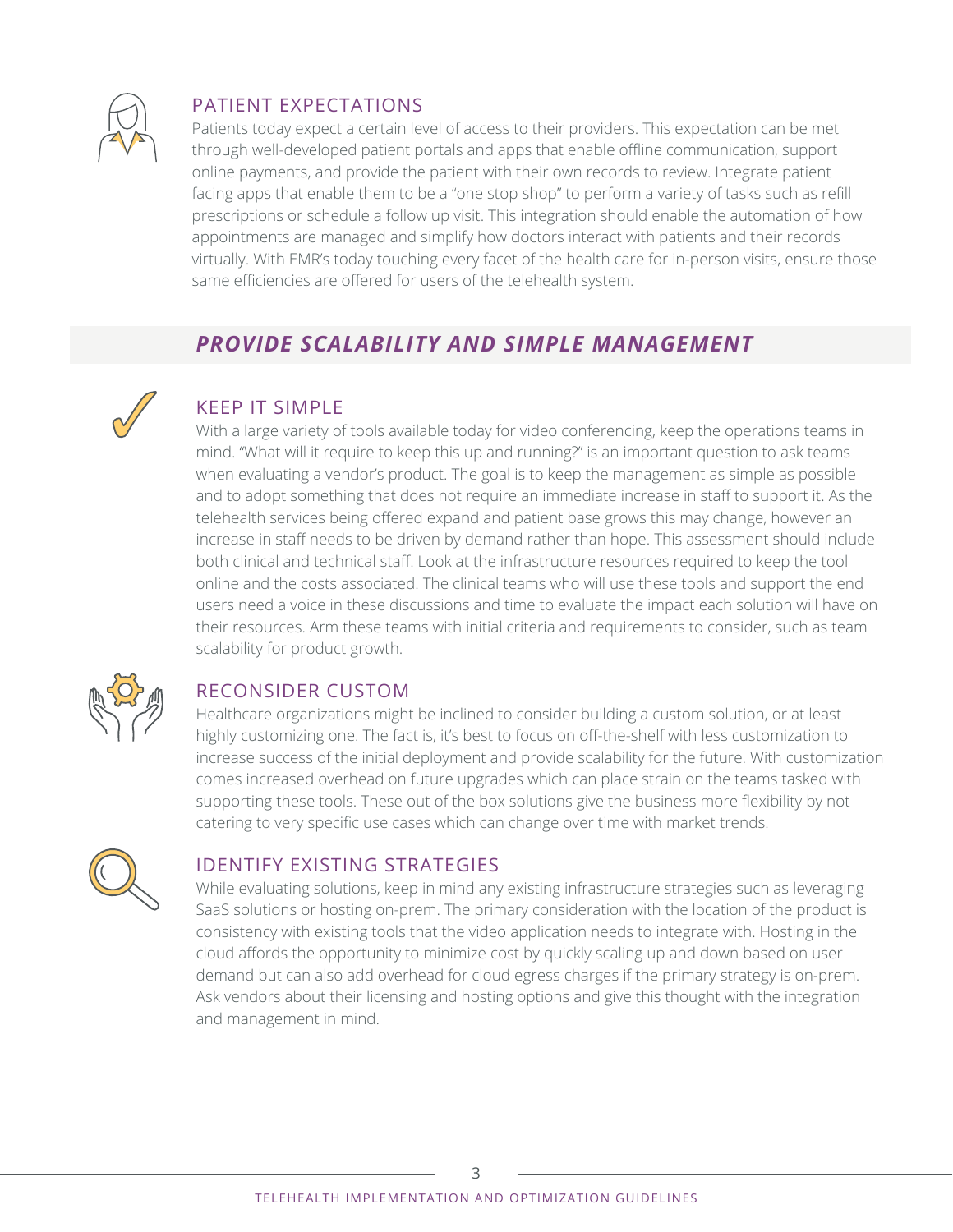# **PART 2: THE PEOPLE**

# *DEDICATE TEAMS TO DRIVE CUSTOMER SERVICE AND EFFICIENCY*



#### KNOW WHEN TO OUTSOURCE

When diving into telehealth, assess to what extent your organization can take ownership of the various processes. Size, organization structure, and IT resources are just a few components that go into this equation. If there are not proper resources to allocate, it may be most efficient to outsource roles to a third-party vendor. As the reimbursement process is a priority, medical billing companies can provide the expertise of dedicated billing teams. They can make fewer errors in billing (thus shorter time for return) and free up clinicians to focus on clinical practice. Vendors are also able to consider ever-changing legislation for insurance and billing policies. By outsourcing the billing process, your organization can focus most on what it does best and leave the billing efficiencies to a vendor."

# *DEDICATE SUFFICIENT BUDGET TO OBTAIN THE RIGHT SOLUTIONS AND PEOPLE*



#### UNDERSTAND YOUR SIZE

When choosing to invest in telehealth and its infrastructure, address components such as size, budget, and available supporting staff. It is beneficial to perform a scoping and sizing exercise to determine estimated costs for the software, hardware, and people. Whether it is standing up new infrastructure or updating a current system, it could take years and a lot of money for IT staff to incorporate new platforms into the current model.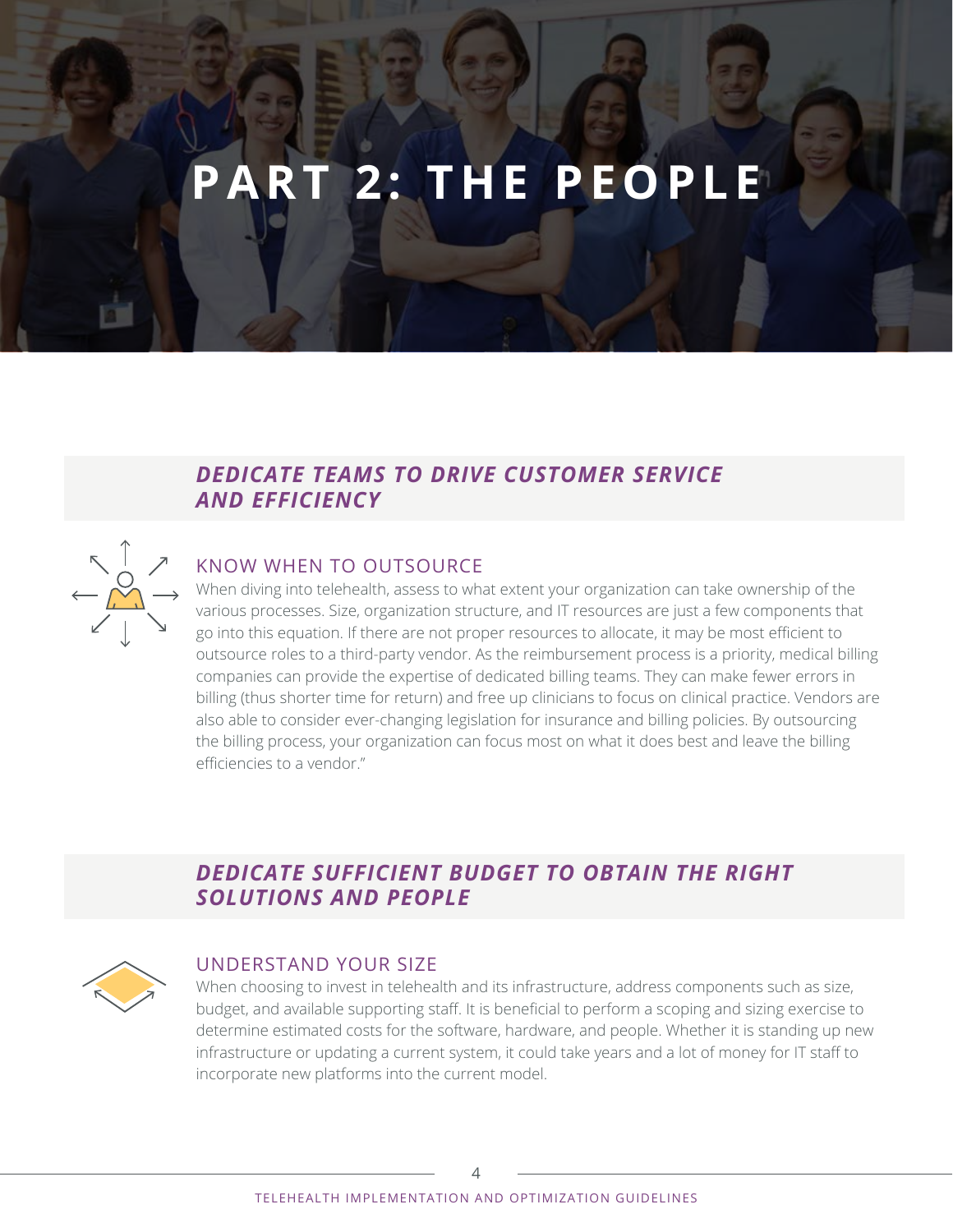

#### HOW MUCH TO INVEST

Although telehealth efforts can have a hefty price tag upfront, remember that it is a longterm investment. It is unrealistic to expect a rapid return on investment for most applications. Telehealth should be considered as part of the yearly budgeting process to build and maintain a competitive service. The ROI on the investment depends on how much initially invested. Enterprise grade solutions will cost more up front, but can be more effective to optimize delivery of care, reach remote locations, and increase patient satisfaction. Increasing patient volume and optimizing visit times also needs to be a factor in evaluating ROI. Ultimately, leadership should evaluate the program's impact on increasing revenue, quality of health, and patient satisfaction relative to cost.

Continue to monitor government funds available for investing in telehealth infrastructure. For example, during the response to COVID-19, the Cares Act was released that provided \$200 million in funding for building telehealth infrastructure. The goal of these efforts are to make telehealth services readily available for patients and providers all over the country. It is important to note that these policies are continuously updated and changing.

# *BUILD A VIRTUAL CARE SUPPORT MODEL*



### INCREASE EFFICIENCY WITH TIME

During the recent expansion of telehealth, it is predicted that virtual services will be utilized for less-acute care and that prescriptions will increase due to easier access to healthcare professionals. Assess and evaluate where offering virtual care makes the most sense for patients and the providers time. This is already being incorporated by many providers through virtual post operation follow ups, home patient tracking, and even mental health visits. These forms of virtual care lower strain on hospitals and allow staff to be more efficient with their time.



#### SUPPORT YOUR WORKFORCE AND PATIENT NETWORK

To ensure a successful roll out of telehealth technologies, identify the technical support roles required to support providers and patients with calls. Part of this equation is ensuring the model is scalable so that it can be quickly implemented to support the clear and immediate need for broader virtual care offerings. Many providers are currently seeing success by having a team of support personnel who can assist with technical issues that providers experience. They can provide support with webcams, computers, and ensure network capabilities are in place. Having dedicated teams for this support eases potential frustrations with new technology and allows doctors to deploy the technology to areas of practice where needed.

The other half of the equation is patient support and ensuring processes are in place to manage their needs. Patients are more likely to have technical challenges or questions depending on their comfort level with technology or device types and thus need to have a well-prepared service team standing by. A designated team or portion of a team should reach out to patients' days before their visits to perform technical screenings, make sure the patient can launch the visit, and answer non-clinical questions. This can increase the efficiency of providers on the day of the visit and improve the patient's experience.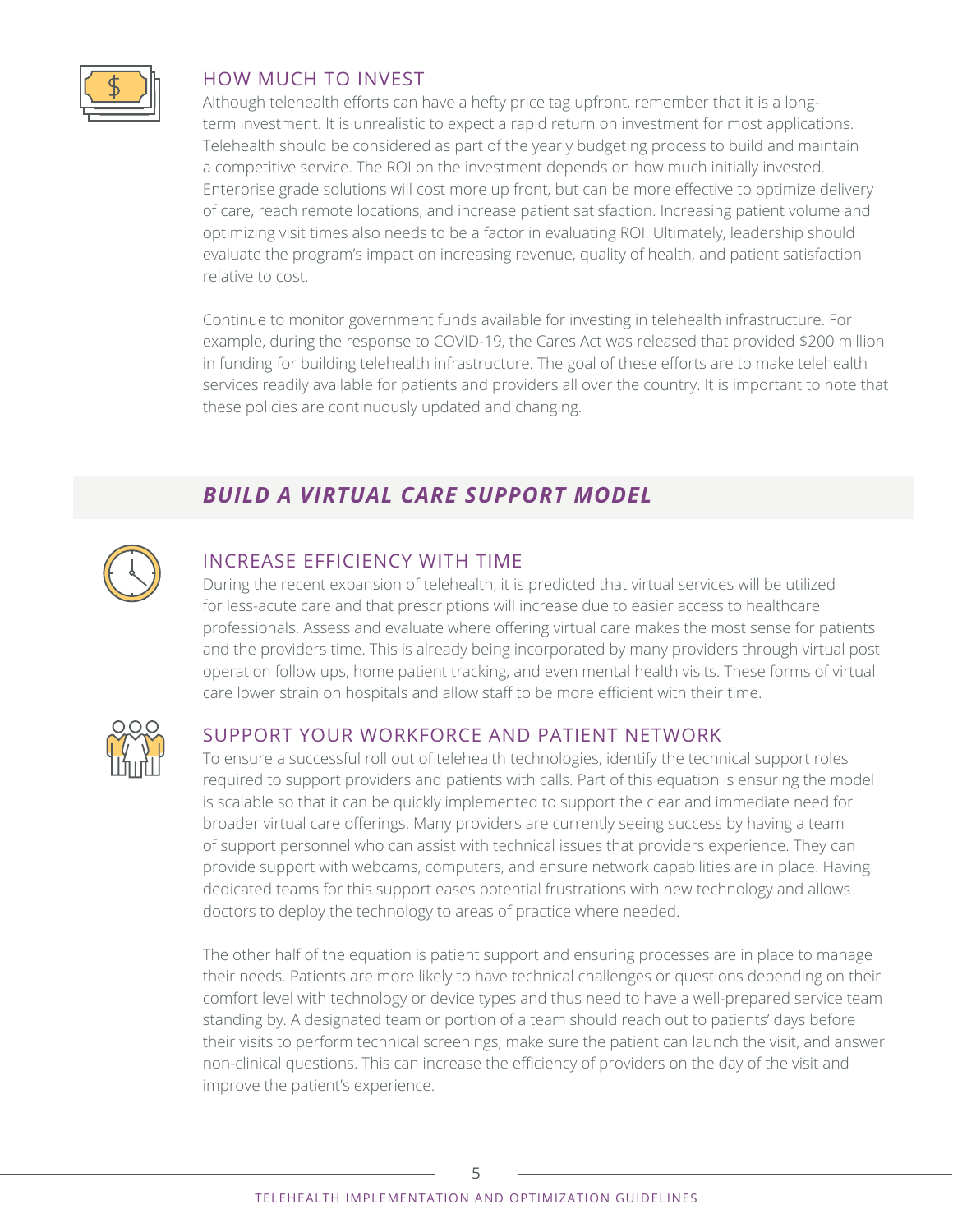Depending on the size of your organization, the available resources to dedicate, at least part-time, to this role will vary. Larger organizations with higher volumes of online visits should investigate new organizational structures that split staff support functions to find efficiencies. Any organization with low volume may look at building out "virtual teams" where one's role on the team changes according to a defined schedule. The indirect impact generated with this structured approach will allow employees increased focus on specific problem types. As you build out this structure, be sure to maintain flexibility for future changes in demand. Define the inflection points when "virtual teams" need to be adjusted or when additional headcount is required.



#### TRAIN YOUR WORKFORCE

Any change in an environment must be accounted for. When evaluating a telehealth deployment or change, ensure adequate training is provided for physicians, staff, IT, and others. Training will enable them to greet the change in a positive light and increase the likelihood of a smooth transition. A great way to ensure success is to use a diversified training approach to familiarize employees with the telehealth platform, its interface, and features. Provide a variety of avenues for staff to see, work with, and learn about video visits and their role such as classroom and virtual training [sessions](https://www.senderoconsulting.com/blogs/5-virtual-training-priorities-for-healthcare-organizations/). Be sure to account for the patient view by setting up role play scenarios in training for staff to understand how patients will experience these visits. Follow up the training with support and reference materials that can be easily accessed. By giving staff multiple ways to gain familiarity with the system and adjust their new day-to-day early on, change can become a good thing.



#### TELE-TRIAGE

A popular use for telehealth is utilizing self-triage platforms for patients to determine symptoms and severity of illness. By implementing a virtual visit QA process, doctors manage the level and quality of care being administered. By incorporating triage and diagnosis into a telehealth application, it helps patients identify what issues they may be dealing with and what the appropriate next steps are. Not only does online tele-triage help quickly compile a patient's data, but it also allows staff members to shift attention to more emergent situations. Healthcare providers should ensure their QA and triage systems are tailored and adapted to best help their staff and the current situations they are facing. Many providers are taking it a step further to include after appointment questionnaires to have constant improvement and discover where patients are facing issues.

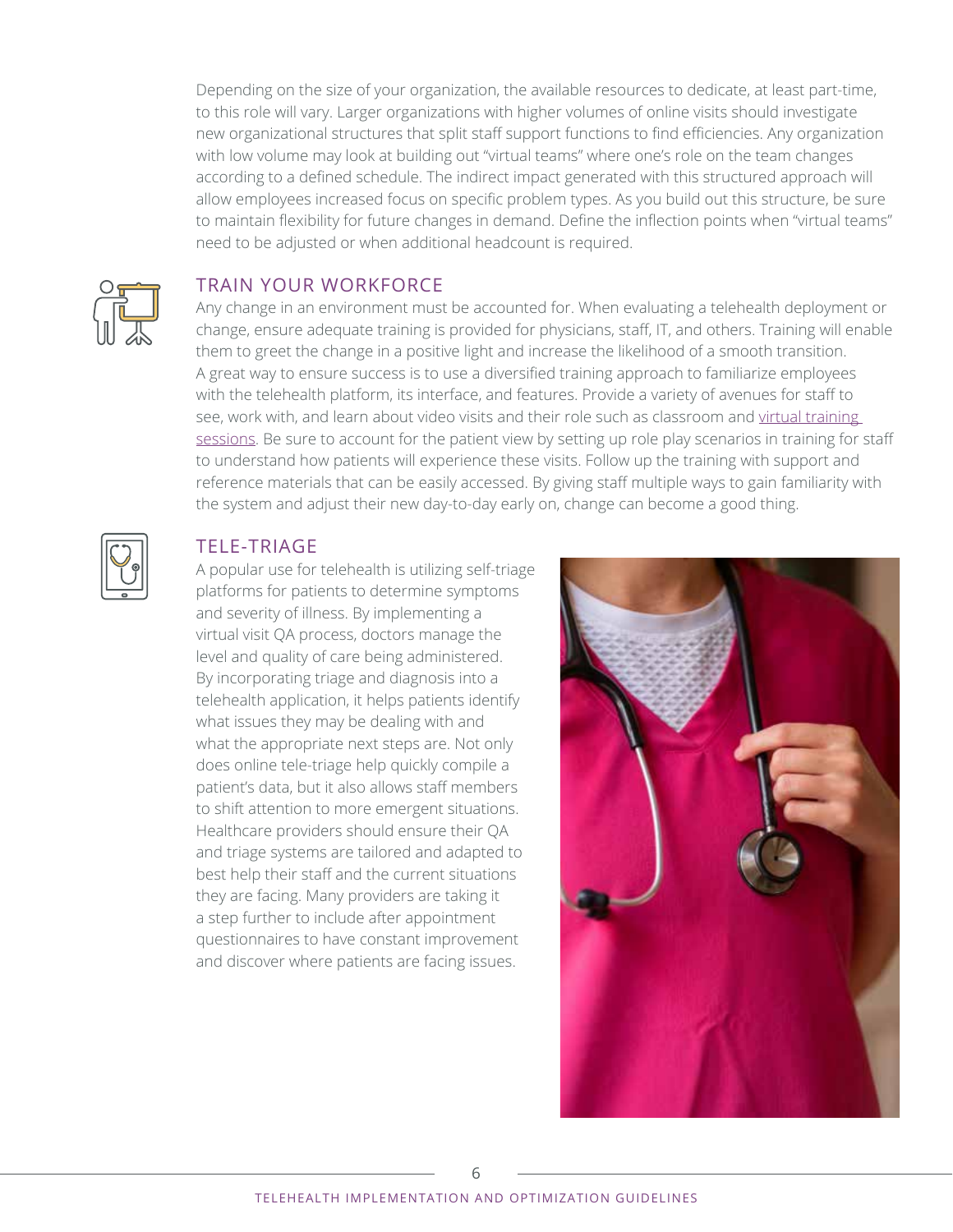

### CURATE THE OFFERINGS

A big challenge to any healthcare organization is determining what services to initially offer virtually to patients and then how to expand the offerings. Financially driven considerations such as reimbursement are at play as well as feasibility factors like the overall effectiveness of a virtual visit or the organizational support. To solve for this, several things need to be evaluated.

#### **1. Care delivery strategy:**

Look for services you can easily integrate with your care delivery model. These services should round out the patient care experience and help satisfy existing patient needs. Think about quick follow up visits after a surgery that don't require labs – this lightens the burden on the patient without altering the level of care administered.

#### **2. Organizational champions:**

To mature telehealth practices, the medical leaders over those areas need to be involved. When evaluating areas to explore offering up virtually, consider the people running those practices and look for those who can be trusted to be highly involved in the success of a program's launch and maturity.

#### **3. Market demand:**

The long-term success of any practice or service is ultimately determined by its demand within the local market. Engage experts to help perform a market analysis to understand which services are in high demand for the region and look to those as possibilities for an initial investment. Meeting an existing demand is often simpler than increasing the demand and can generate faster returns. This should include evaluating what services would be most beneficial for the populations served such as elderly or rural communities.

#### **4. Reimbursement:**

One of the largest considerations for many is the ability to recoup costs on virtual visits to support the long term adoption. Because legislation and other factors around the potential for reimbursement is changing rapidly, it is important that leaders stay informed by regularly communicating with payers, leaders of health plans, and their political representatives to understand the evolving landscape.

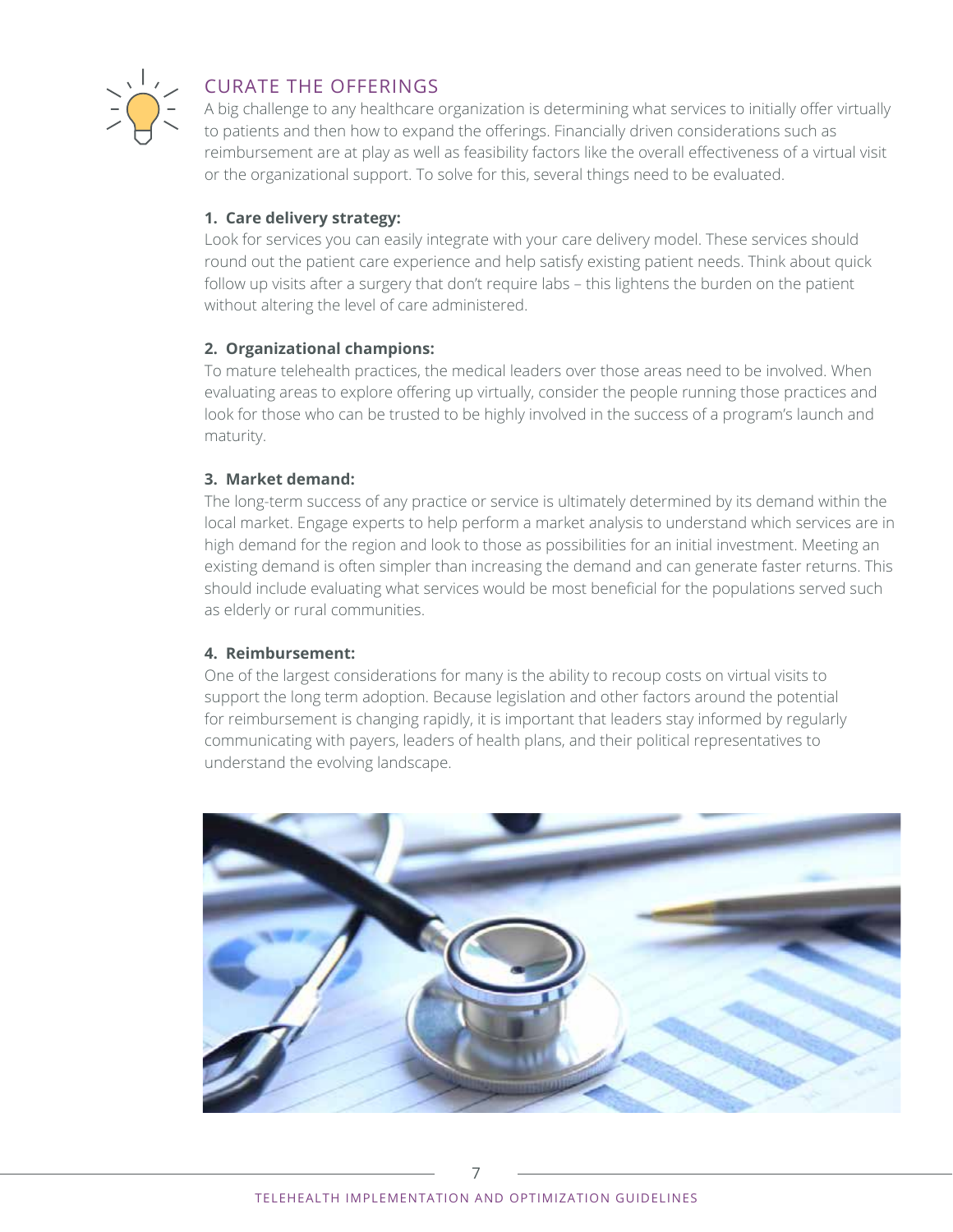

#### MEASURE YOUR SUCCESS

To measure the success of virtual care, consider using Key Performance Indicators (KPIs). Begin by collecting relevant data, including patient IDs, appointment attributes, appointment length, count of no-shows, and technical issues encountered. Some examples of KPIs used to measure outcome and monitor the success of virtual visits include diagnostic accuracy, referral rates, patient satisfaction levels, cost per visit, and average waiting times. Telehealth KPIs provide insight into how patients are using telehealth in comparison to in-person visits, and additionally, the metrics gathered from telehealth usage data can help set organization-wide goals and better understand the needs of the consumer, especially in terms of efficiency and ease of use. Emphasize [change management](https://www.senderoconsulting.com/blogs/make-your-companys-weight-loss-permanent/) and clinical transformation as markers of successful telehealth adoption and integration.



#### ESTABLISH ROLES AND RESPONSIBILITIES

Effectively implementing a telemedicine program involves establishing the management structure to support and execute a healthcare system's new virtual offerings. A well-managed telehealth service area has clearly defined management roles with specific and comprehensive responsibilities understood by all levels of the organization. Review the current structure of leadership, clinicians and staff, and, align telehealth services, roles, and responsibilities with this structure. Directors and program leads are excellent candidates to champion change within their organization. They can become the responsible party for implementing and managing telemedicine, setting their healthcare system's telehealth service management structure up for success and driving adoption of roles for all members of their team.

# *ADOPTION*



# EASY ADOPTION

Encouraging adoption of telemedicine services in a healthcare system can appear daunting. Clinicians and patients alike may be wary of insurance coverage gaps and their technological savviness; some individuals feel the quality of their provider-patient relationship is in jeopardy. The solutions implemented to promote telehealth adoption can help overcome these barriers. Customize online platforms to facilitate appreciation for and easier use of web-based services in patient populations. Present telemedicine implementation in a way that aligns with healthcare system values and missions to gain providers' trust of the technology and prompt cultural acceptance. Highlight the convenience and safety that come with telehealth services for both providers and patients. Implementing telemedicine is a valuable investment in a healthcare system; clinicians and patients who are in support of telehealth adoption will make for a more effective implementation and prove to be a successful addition to medical services.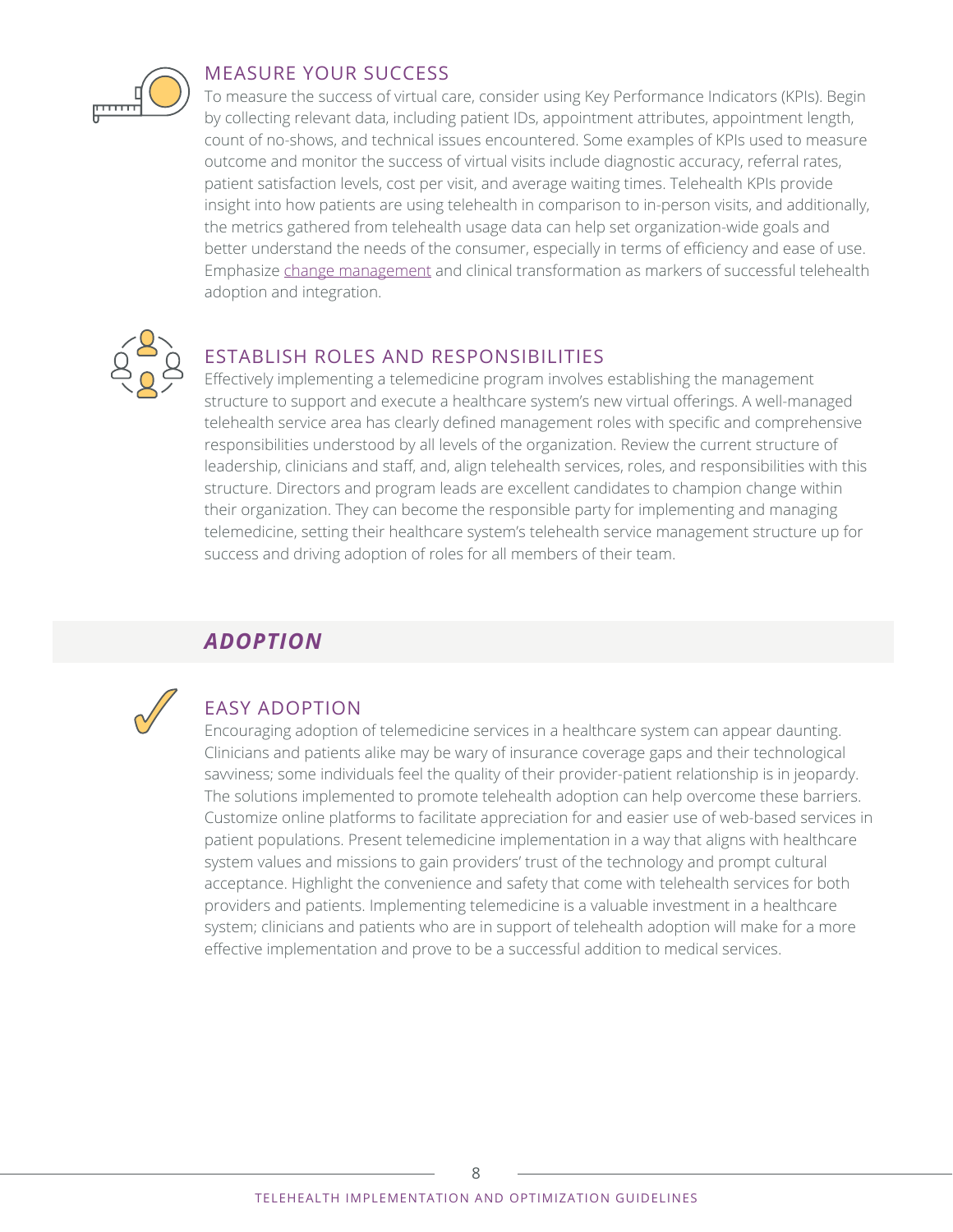# *EXTERNAL REACH AND MARKETING*



### MARKET YOUR SERVICES

- Reach specific patient populations with geotargeting, adapting advertisement to the audience in question. 84% of individuals aged 65 or older indicated they would like to utilize telehealth services for prescription renewals, so marketing a healthcare system's ease of virtual prescription renewal will likely increase telemedicine use in this demographic. Understand the needs of your patient populations and market the appropriate telehealth services. Millennials aged 18-34 are the most interested out of all age groups in using telemedicine for mental health visits, so emphasize virtual behavioral health services in advertisements to this generation of patients.
- Utilize an existing patient base to market telehealth services. Email campaigns and flyers around clinics and waiting areas are critical tools for exhibiting a healthcare system's telemedicine offerings to existing patient networks. Let high quality virtual services speak for themselves as patients utilize them and review their experience; word of mouth presents a gateway of opportunity for telehealth services.



#### THINK OUTSIDE THE BOX

- Ensure a strong and centralized marketing effort for your telehealth services. The goal is to drive demand for the new telehealth offerings. Make sure that your patients are aware and informed about your new offerings. Send emails to patients and employees to announce a telemedicine launch, provide materials in your clinic like pamphlets or instructional hand-outs, and utilize social media to highlight the new features. Making patients aware of telehealth services is a vital part to safeguard a ROI on the original investment.
- Consider how your marketing content is consumed by various target audiences. If your goal is to gain new and younger patients, focus on social media. Emphasize the quick, efficient, and affordable advantages to telehealth. If the goal is to increase participation among current patients, try working with your doctors to advertise during in-office visits and invest in patient awareness programs. If a patient is in for a check-up or a post-op appointment, inform them how next time it can be virtual to save time and efforts.
- Pay attention to the information and message you are creating within your marketing content. Emphasize takeaway messages that show care and safety for the patients and providers. Patients often have apprehension about PCI (credit card data) security and upholding a standard of care that they are used to. This is the message you want to advertise to put worries at ease. Additionally, understand your brand and adapt to the current market competitors. Maintain your brand that patients are used to but also look to competitors to stay current and push innovation.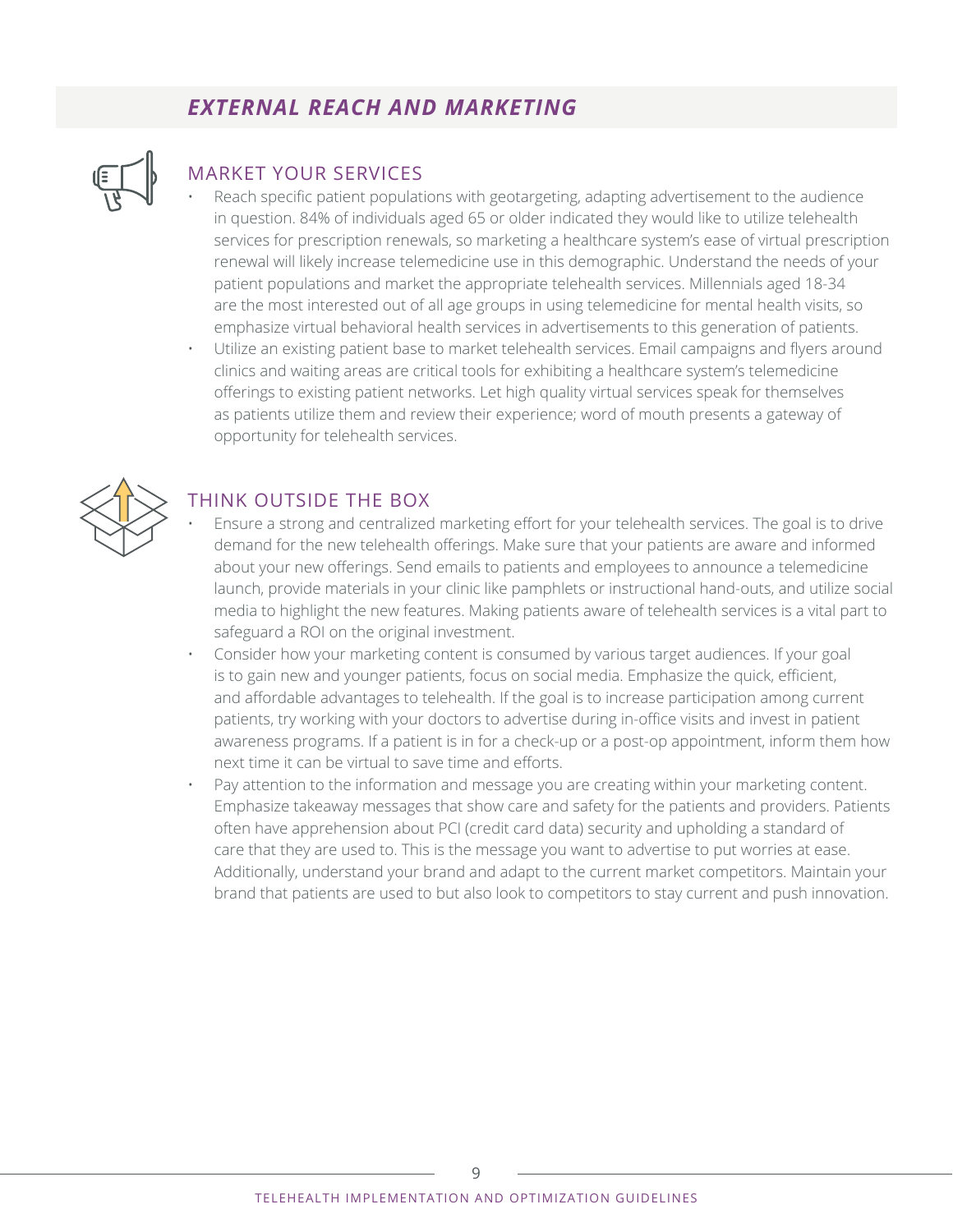# **PART 3: THE CHALLENGES**

# *LEGISLATION AND REIMBURSEMENT*



#### HEALTHCARE AND GOVERNMENT

Today, one of the largest changes seen across the nation's healthcare providers is the prioritization of offering telehealth services. Payers have followed suit, with many of the nation's largest health insurance providers recommending patients move to virtual care by waiving copays for using virtual services. Similarly, another sign of the times is the changes to legislation surrounding Medicare and Medicaid that have come to fruition since March of 2020. The need for flexibility amid the COVID-19 pandemic became increasingly clear, and the Centers for Medicare and Medicaid Services consequently expanded access to telehealth visits by waiving fees. [Nearly nine](https://www.nytimes.com/2020/08/03/health/covid-telemedicine-congress.html#:~:text=About%20nine%20million%20people%20under%20traditional%20Medicare%20used,really%20a%20no-brainer%20for%20us%2C%E2%80%9D%20Ms.%20Verma%20said.)  [million people on the Medicare plan used telemedicine for services during the height of the virus](https://www.nytimes.com/2020/08/03/health/covid-telemedicine-congress.html#:~:text=About%20nine%20million%20people%20under%20traditional%20Medicare%20used,really%20a%20no-brainer%20for%20us%2C%E2%80%9D%20Ms.%20Verma%20said.)  [in early 2020.](https://www.nytimes.com/2020/08/03/health/covid-telemedicine-congress.html#:~:text=About%20nine%20million%20people%20under%20traditional%20Medicare%20used,really%20a%20no-brainer%20for%20us%2C%E2%80%9D%20Ms.%20Verma%20said.) While it is uncertain if these temporary measures will come to be more permanent, conversations around the future of digital healthcare will continue amongst policymakers.

In terms of cost and quality, there is still a lot to be learned about telemedicine. One of the biggest hurdles to the adoption of telehealth policies by both the government and insurers are the costs involved. Congress would have to pass specific legislation to make some of these Medicare changes permanent, and there is interest in doing so among those in Congress. Senator Ron Wyden of Oregon introduced legislation in August of 2020, saying, "The COVID-19 pandemic has been a trial by fire, but the experience to date has made clear that the health care system is ready for broader access to telehealth on a permanent basis." While the debate of how to address Telemedicine long-term continues, it is becoming clear that an increase in accessibility to physicians is the way of the future.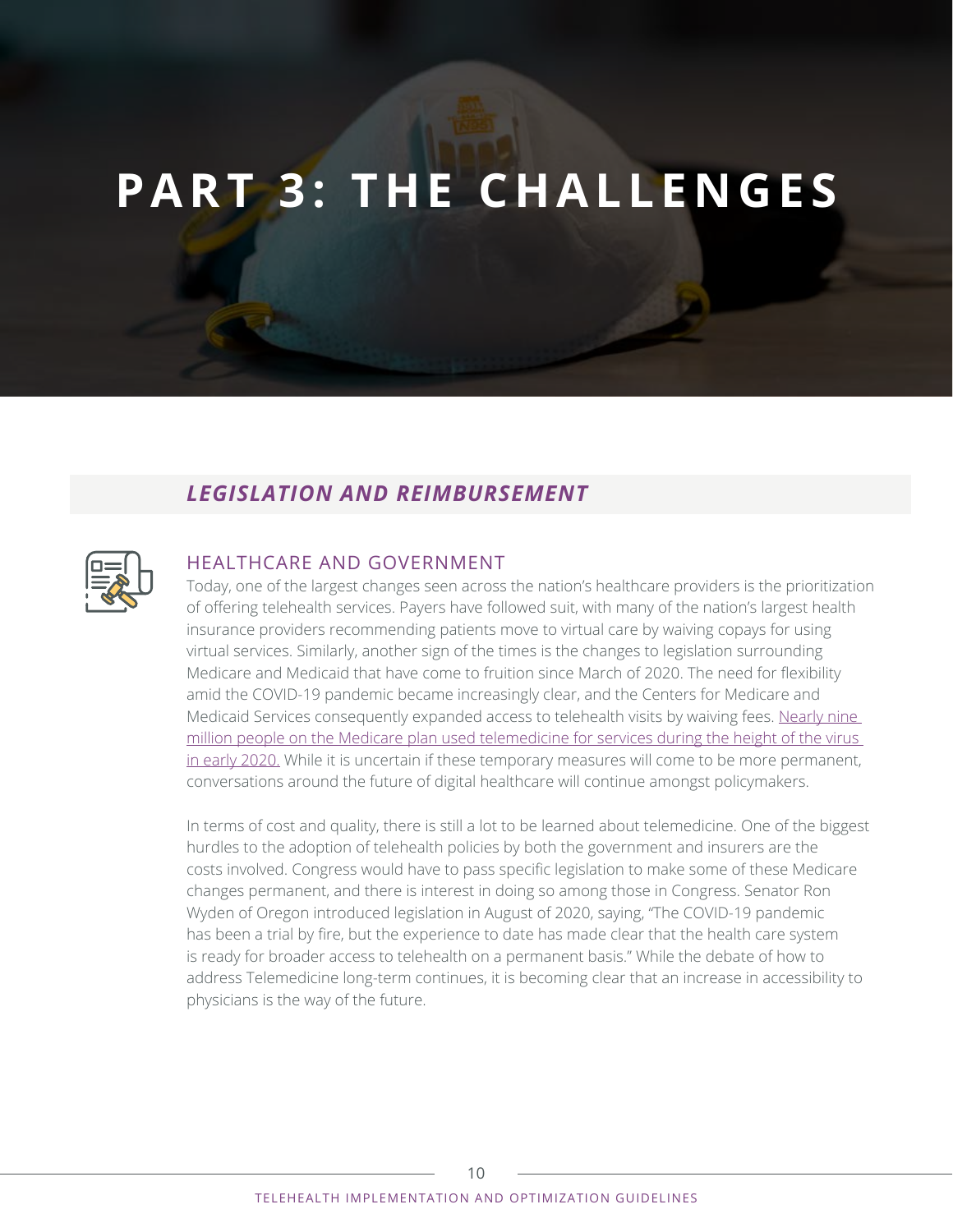# *RURAL AREAS AND LIMITED ACCESS TO TECHNOLOGY*



#### EQUAL ACCESS TO TELEHEALTH

Additional challenges exist for healthcare systems trying to utilize telemedicine for patients in rural or low-income areas. While some healthcare systems serving low-income areas have implemented telehealth services, the populations they serve often lack access to high-speed internet or the technology to successfully complete a video visit. For healthcare providers serving rural or low-income communities to successfully utilize telemedicine, proper reimbursement from government and private insurers needs to be available, as well as holistic telehealth training and implementation.

Patients living in rural areas often do not have the quality of internet to effectively access services that demand large amounts of bandwidth. Hospitals and clinics can do their part to aid these populations by staying educated on and aware of government subsidies and programs that offer opportunities for these communities to access telehealth services. Additionally, it is critical that providers and healthcare systems ensure their patients have the correct tools when promoting telehealth services. Financial barriers on the provider side are centered around a lack of reimbursement and non-inclusive definitions of telehealth services. For example, phone consultations may not qualify for reimbursement. However, there are opportunities for healthcare providers to bridge the gap. The Federal Communications Commission (FCC) is funding a \$100 million Connected Care pilot program that will fund providers to deliver virtual/remote care to underserved populations, including rural and veteran patients. This funding will also assess how the Universal Service Fund can support telehealth services in the long-term. Funding will go towards implementing connected care services, equipment and resources, connection populations to broadband services, and ensuring households with internet have adequate equipment to utilize virtual services. Initiatives like the FCC's draw attention to the importance of expanding telehealth as a solution beyond the pandemic. Any health system that interacts with a digitally limited community needs to consider their reach when it comes to telehealth services.